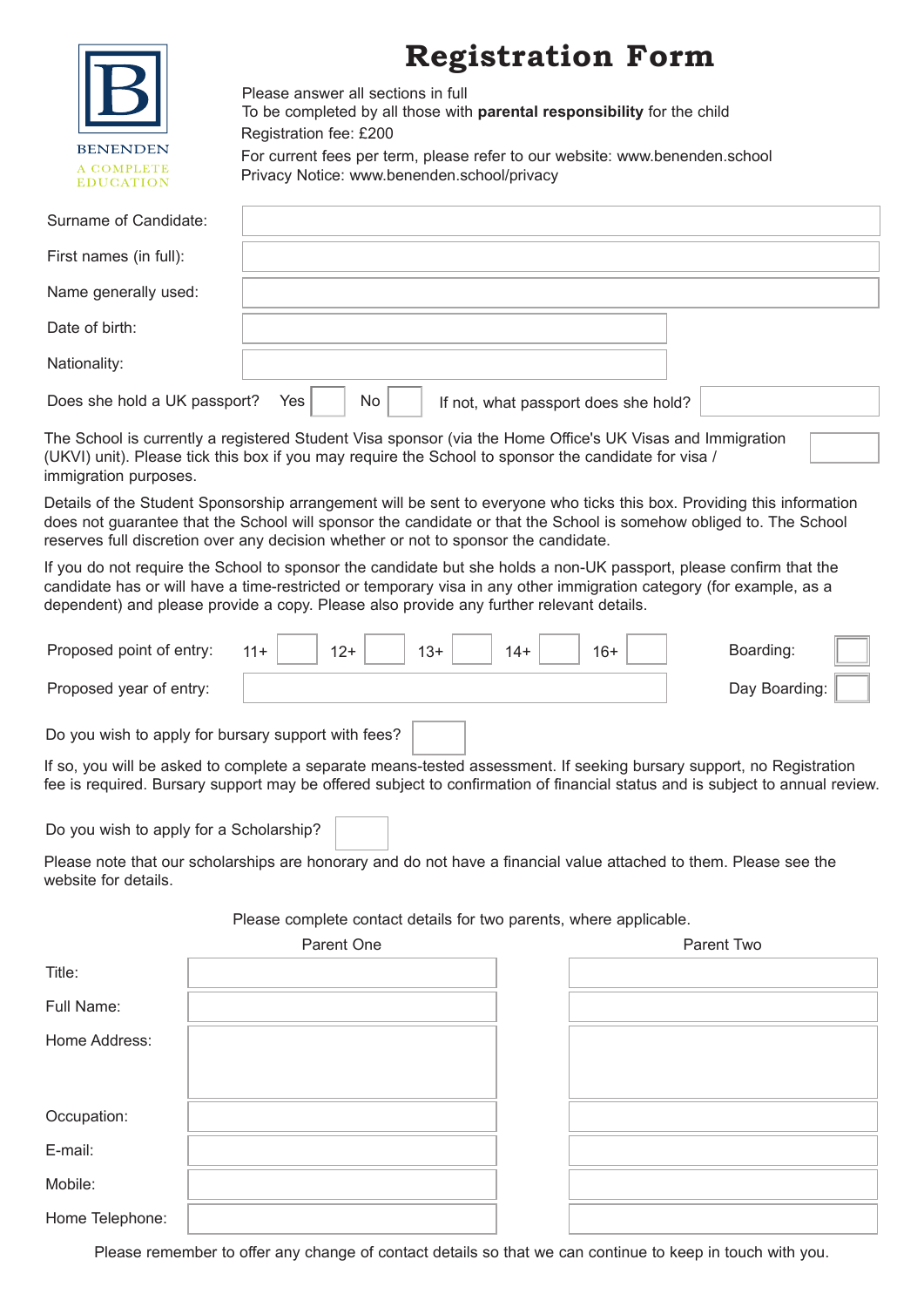| Who has Parental Responsibility?: Parent One<br>(please tick relevant boxes)                                                                         |        | Parent Two | Other (i) | Other (ii) |  |  |  |  |  |
|------------------------------------------------------------------------------------------------------------------------------------------------------|--------|------------|-----------|------------|--|--|--|--|--|
| We will require proof of Parental Responsibility from anyone other than those named on cadidate's birth certificate when                             |        |            |           |            |  |  |  |  |  |
| the Acceptance Form is signed.                                                                                                                       |        |            |           |            |  |  |  |  |  |
| Is any other Adult, apart from those with Parental Responsibility, likely to be in regular contact with the School?                                  |        |            |           |            |  |  |  |  |  |
|                                                                                                                                                      |        |            |           |            |  |  |  |  |  |
| Parent Two<br>With which parent does the candidate usually reside: Parent One<br><b>Both</b><br>(please tick relevant box)<br>Other (please specify) |        |            |           |            |  |  |  |  |  |
|                                                                                                                                                      |        |            |           |            |  |  |  |  |  |
| Name and Address of current School                                                                                                                   |        |            |           |            |  |  |  |  |  |
| (from whom a reference will be requested):                                                                                                           |        |            |           |            |  |  |  |  |  |
|                                                                                                                                                      |        |            |           |            |  |  |  |  |  |
| Name of School Head                                                                                                                                  |        |            |           |            |  |  |  |  |  |
| <b>School Contact Details</b><br>Telephone:                                                                                                          |        |            |           |            |  |  |  |  |  |
|                                                                                                                                                      |        |            |           |            |  |  |  |  |  |
|                                                                                                                                                      | Email: |            |           |            |  |  |  |  |  |
| How did you hear<br>about Benenden?                                                                                                                  |        |            |           |            |  |  |  |  |  |

# **Access Requirements:**

Are there any circumstances or conditions relating to the candidate of which the School should be aware?

| <b>ADHD</b>        | Allergies<br>(please specify below) | Aspergers Syndrome |
|--------------------|-------------------------------------|--------------------|
| Autism             | Dyslexia                            | Dyspraxia          |
| Hearing Impairment | Visual Impairment                   |                    |
| Other              |                                     |                    |
|                    |                                     |                    |
|                    |                                     |                    |
|                    |                                     |                    |

Please enclose the most recent Educational Psychologist's report, if you have one. Please also send us any relevant medical, SEND or other educational reports you may have.

Are there any special arrangements that need to be made for the candidate to sit the entrance assessment?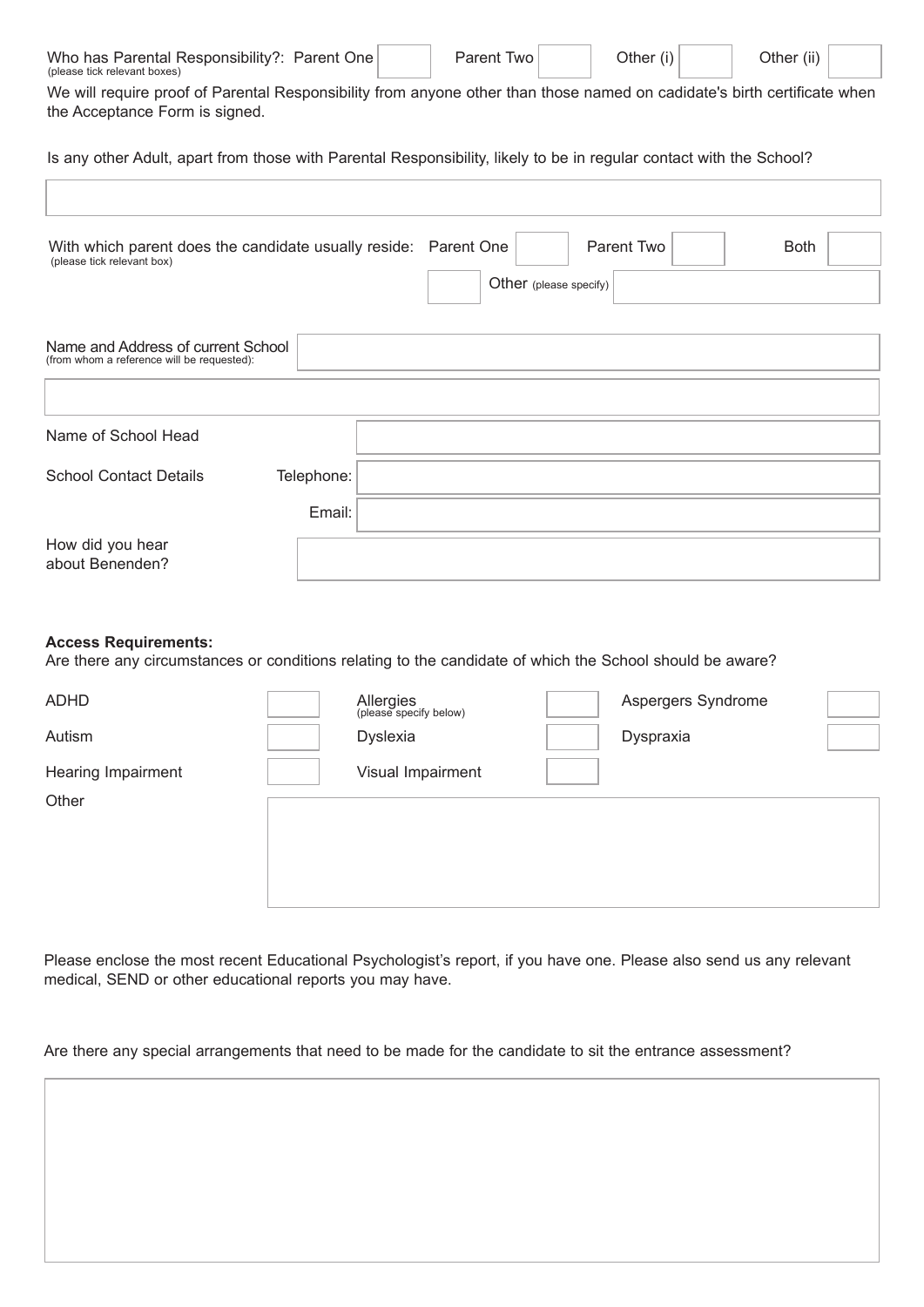# **Declaration**

We (as the holders of parental responsibility for her) request that the name of the above-named child be registered as a prospective pupil of the School **AND** we have made payment of the **non-refundable** Registration Fee of £200 by bank transfer to:

Commercial Banking

Coutts & Co **Acc Name: Benenden School (Kent) Ltd**<br>Commercial Banking **Acc: 00794821** Sort Code: 18-00-02 440 Strand, London, WC2R 0QS IBAN: GB77COUT18000200794821 Swift (IBAN BIC) COUTGB22

### **(Please use the candidate's name as reference)**

We understand that:

- 1. registration of the candidate as a prospective pupil does not secure the candidate a place at the School but does ensure that the candidate will be considered for selection as a pupil at the School;
- 2. if the candidate is offered a place at the School, such an offer will be subject to the School's terms and conditions for the provision of educational services<sup>1</sup>, which will bind us (as the holders of parental responsibility for her) in the event (and from the moment) that we accept the place;
- 3. if the candidate is offered a place at the School, such an offer will be subject to us confirming that the candidate has the right to enter, live and study in the United Kingdom. If the candidate requires sponsorship for a Student Visa in order to comply with the School's responsibilities as a registered Student Visa sponsor, we consent to the School notifying and/or supplying information relating to us and/or the candidate's right to enter, reside and/ or study in the United Kingdom to the United Kingdom Visas and Immigration (UKVI) unit of the Home Office;
- 4. the School may request from the candidate's present school or educational institution: (a) information and a reference in respect of the candidate; and/or (b) information about any outstanding fees and/or supplemental charges; and

# **I/We have read the Terms and Conditions as found at www.benenden.school/terms-conditions**

| <b>First Signature</b>                                                                                            | Second Signature      |                          |                                                            |  |
|-------------------------------------------------------------------------------------------------------------------|-----------------------|--------------------------|------------------------------------------------------------|--|
| Name in full                                                                                                      | Name in full          |                          |                                                            |  |
| Relationship to child                                                                                             | Relationship to child |                          |                                                            |  |
| Date                                                                                                              | Date                  |                          |                                                            |  |
|                                                                                                                   |                       |                          |                                                            |  |
| <b>Third Signature</b><br>(if appropriate eg Parental<br>Responsibility)<br>Name in full<br>Relationship to child |                       |                          | Please save this form to your<br>computer and email it to: |  |
| Date                                                                                                              |                       | registry@benenden.school |                                                            |  |

 $^{\circ}$  A copy of the current terms and conditions (known as the School's parent contract) is available for your information upon request at any time, but please note that the version of the parent contract supplied may be subject to change prior to the point in time when a place at the School for your child may be offered.